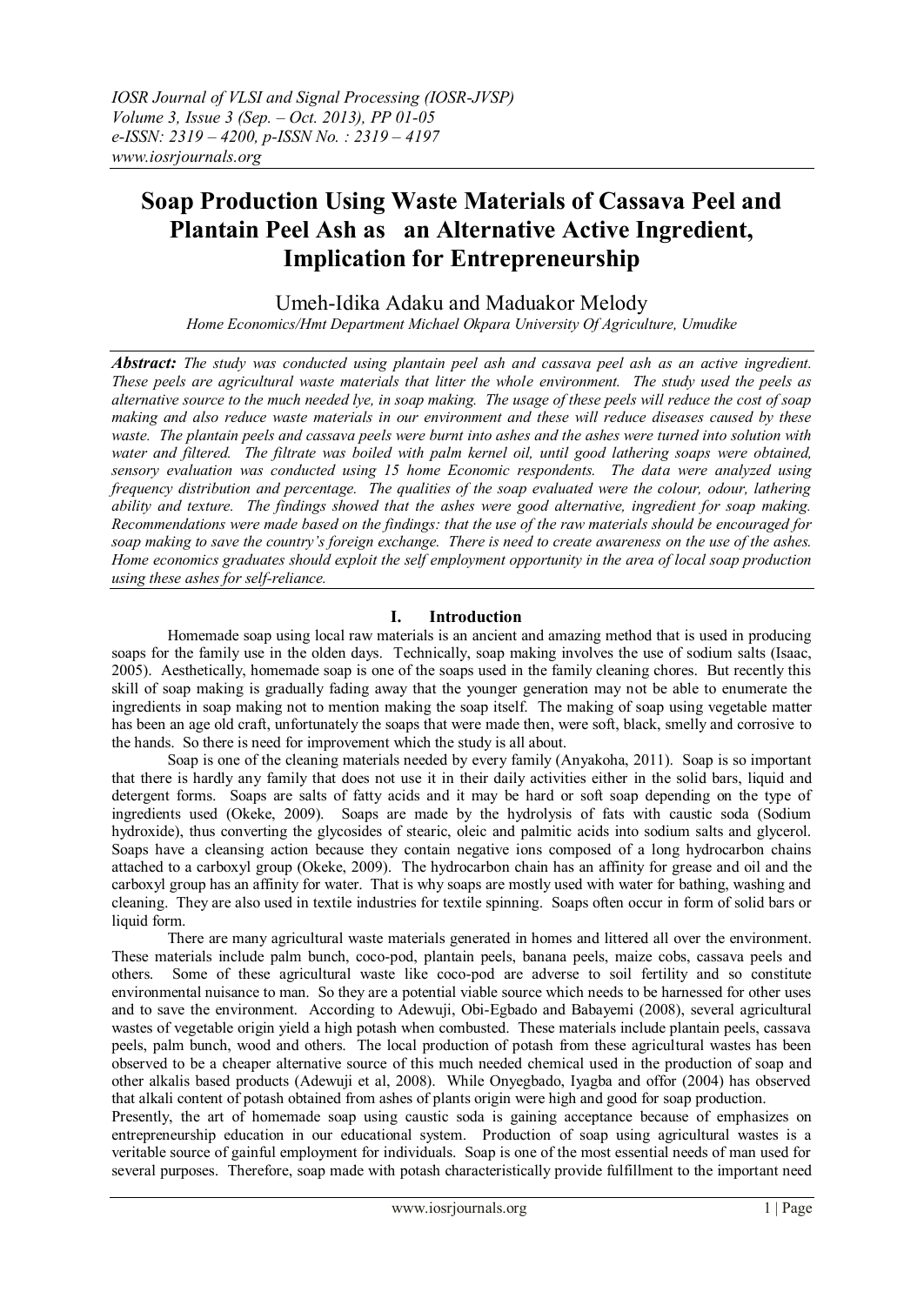of man for maintaining cleanliness. However, in spite of the popularity of homemade soaps and the benefits of its production, homemade soap has not been given the adequate attention that it deserves by students of home economics. Similarly, its potentials as a medium for showcasing creativity is not fully being exploited. Also the concern of this study equally is the fact that the production of homemade soap is a very viable business opportunity for self employment, which home economics graduates can exploit. The recent emphasis on entrepreneurship in our educational institutions makes it imperative that opportunities that can be exploited for self-employment should never be neglected. Thirdly, several agricultural wastes are littered all over the environment and accumulation of these wastes poses a serious health hazard apart from being an eyesore. Throwing away some of these agricultural wastes is a waste of resources which are potential source of raw materials needed to soap making and also the disposal is a waste of hidden treasure. Therefore, such agricultural wastes could be converted to potash used for soap making.

#### **Purpose of the study**

The main purpose of this study was to produce soap using cassava peels and plantain peel ash as active ingredients. Specifically, the study determined;

- 1. Potassium hydroxide (KOH) concentrations of plantain peel and cassava peel ashes?
- 2. the acceptability of the soap made with potash from plantain peel ash and cassava peel ash.

#### **Research questions**

The study was guided by the following research questions;

- 1. What are the potassium hydroxide (HOH) concentrations of plantain peels and cassava peels?
- 2. What is the general acceptability of soap made with plantain peel and cassava peel ash?

#### **II. Materials And Methods**

#### **Area of the study**

The area of the study is Michael Okpara University of Agriculture, Umudike.

#### **Design of the Study**

The study adopted experimental design. The experiment were carried out in the laboratory of College of animal production to determine the acidity of the ash. The soap was produced in the clothing laboratory of Home Economics Department, College of Applied Food Sciences and Tourism, Michael Okpara University, Umudike.

#### **Preparation of ash**

Gather the plantain peels and cassava peels, separate the dirt from the peels, dry in the sun for two weeks until it is properly dried. Burn the peels separately until properly burnt, gather the ashes into a clean container and store.

#### **Determination of potash concentration of the ashes**

- 5g of plantain ash
- 5g of cassava ash
- 200mls of distilled water
- Methyl orange
- 2 filter papers
- $\bullet$  0.1m of N<sub>a2</sub> C<sub>03</sub>
- $\bullet$  0.5m of Hcl

#### **Laboratory equipment**

- Pipette
- Biurette
- Conical flasks
- Retort stand
- Beakers
- Glass stirrer

#### **Procedure for Titrations**

- Measure out 100mls of distilled water into each of the beakers
- Add 5g of each ash into the two beakers and stir properly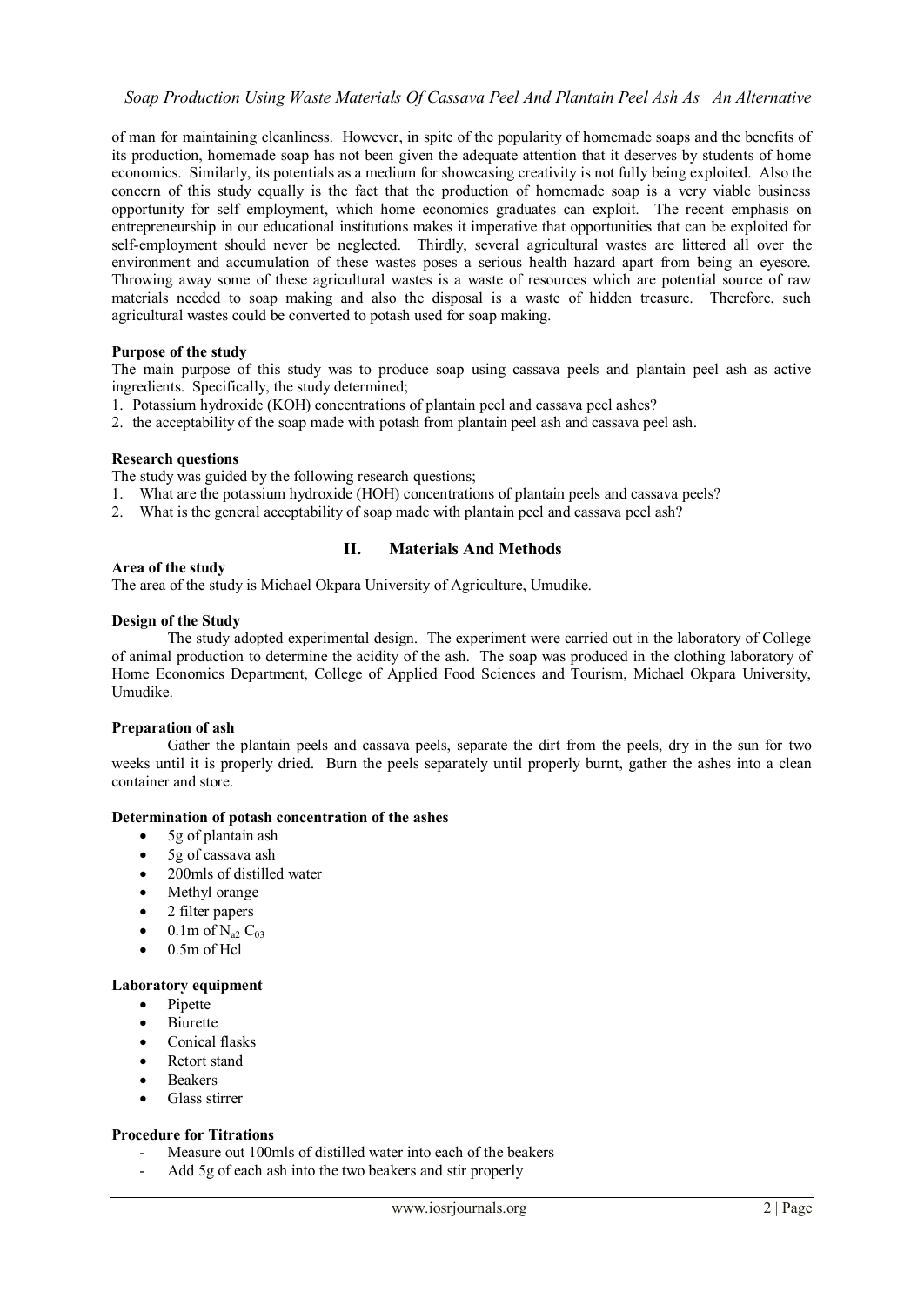- Boil the solutions, allow to cool, very well and filter it with filter papers separately
- Measure out 25mls of HCL with the burette
- Take 2mls of each solution and put in a clean conical flasks, add a drop of methyl orange
- Titrate until the colour changes to pink. This shows that the concentration is high.

### **SOAP MAKING PROCESS**

#### **Materials and equipment**

- $\frac{1}{2}$  litre palm kernel oil each
- 200g of each ash
- 1 roll of bigger cotton wool
- Baft cloth
- 4 litres of water
- Perfume
- 2 metal pots
- 2 big plastic bowl
- Wooden stirrer
- 2 aluminum moulds (soap)
- Sharp knife for cutting

#### **Soap preparation method**

- Measure out 2 litres of water into each bowl
- Weigh out 200g each of the ashes into the bowls containing the water and stir each very well
- Strain each solution through a baft cloth to remove large sediments
- Use the cotton wool to filter the solution again until it is clear
- Boil the potash solutions in separate open pots to get concentrated solutions of the potash
- While the potash is still on fire pour in the palm kernel oil a little at a time
- Stir continuously with a wooden stirrer until it is properly saponified
- Remove from heat
- Pour the mixture into the cleaned aluminum moulds and leave to harden for at least 24 hours. Designs can be added at this stage before final hardening
- When properly cooled, the soap will take the shape of the mould
- Cut the soaps for evaluation

#### **Findings of the study**

The findings of the study were summarized as follows;

1. The potassium hydroxide (KOH) concentrations of plantain peel is very high while that of cassava peel is low. It was observed that both contain potassium hydroxide (KOH) in different degrees of alkalinity. The plantain peel is moist alkaline than the cassava peel, because both of them are alkaline in nature they were found to be suitable for soap making.

| Table 1:          |                             |          |  |  |  |  |
|-------------------|-----------------------------|----------|--|--|--|--|
| <b>Samples</b>    | <b>Concentration of KOH</b> | pH value |  |  |  |  |
| Plantain peel ash | $64.57$ g/dm <sup>3</sup>   |          |  |  |  |  |
| Cassava peel ash  | $4.82$ g/dn <sup>3</sup>    | 9.17     |  |  |  |  |

#### **Table 2: The general acceptability of the soaps by the panelist showed:**

| Rating                   | <b>CSS</b> | $\frac{0}{0}$ | <b>PPS</b> | $\frac{0}{0}$ | <b>CPS</b> | $\frac{0}{0}$ |
|--------------------------|------------|---------------|------------|---------------|------------|---------------|
| Likes extremely          |            | 46.6          | 4          | 26.6          |            |               |
| Like very much           |            | 33.3          |            | 33.3          |            | 33.3          |
| Like moderately          |            | 6.7           |            | 26.7          |            | 33.3          |
| Like slightly            |            |               |            | 6.7           |            | 20            |
| Neither like nor dislike |            | 6.7           |            | 6.7           |            | 6.7           |
| Dislike slightly         |            | 6.7           |            |               |            |               |
| Dislike moderately       | -          | -             |            |               |            | 6.7           |
| Dislike very much        |            |               |            |               |            |               |
| Dislike extremely        |            |               |            |               |            |               |
|                          | 15         | 100           | 15         | 100           | 15         | 100           |

# **Codes used in the table**<br>CSS - Contro

- Control soap (caustic soda)

- PPS Plantain peel ash soap
- CPS Cassava peel ash soap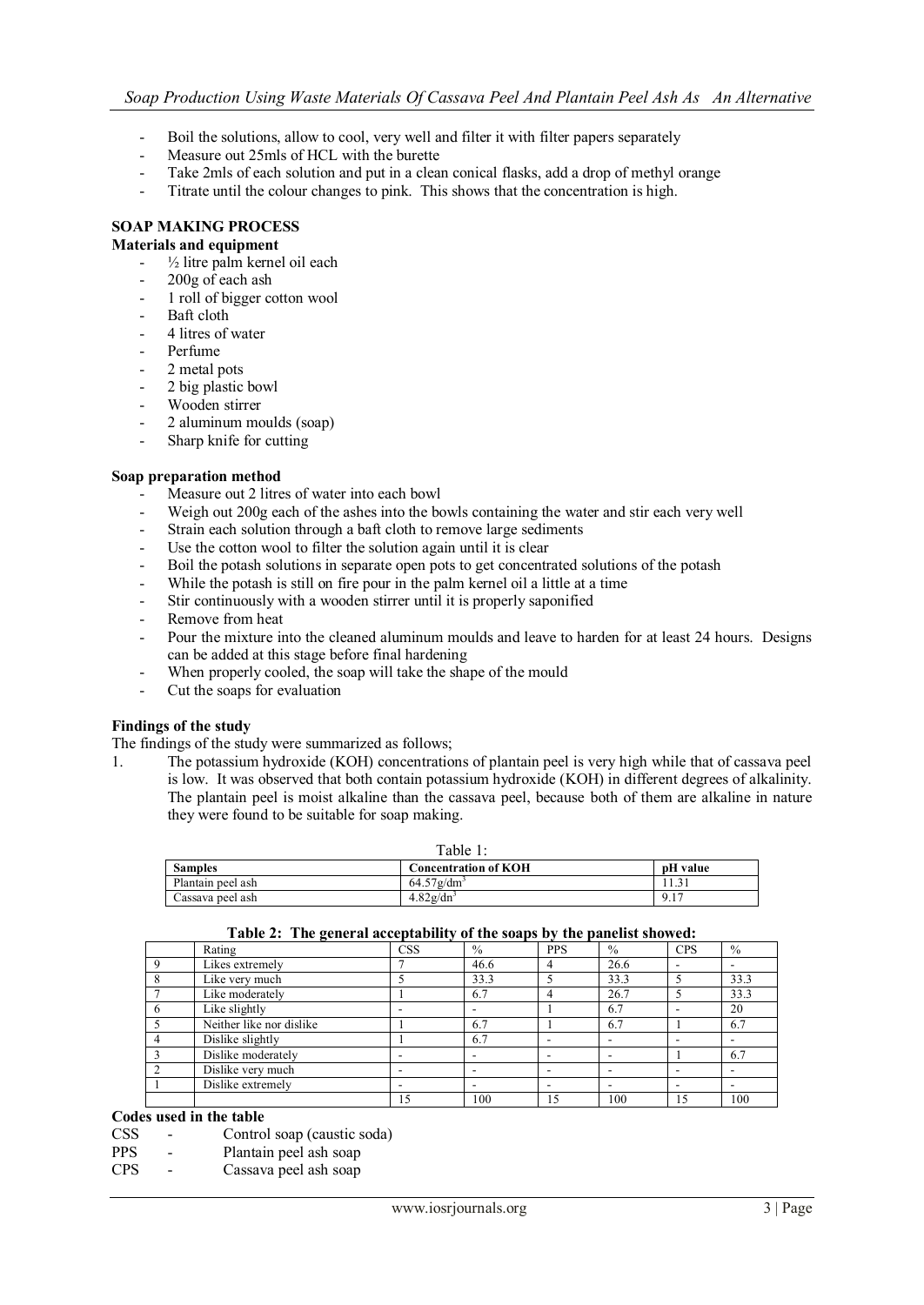In the table 2 above 45.6% extremely accepted CSS and 26.6% extremely accepted PPS while 33.3% accepted PPS very much and CPS moderately. The general acceptability showed that CSS is more accepted than PPS and CPS while CPS had the least acceptance. See appendix I.

#### **III. Discussion of findings**

Several waste materials such as plantain peel, cassava peel, palm bunch, coco pods etc have been shown to yield high percentage of potash which is suitable for soap making. It was also discovered that the process of combustion contributes to the quality of the potash. When the peels are slowly combusted they will not burn completely and this affects the concentration of the potash (Kirk and Othmer, (1994). The findings of the study revealed that plantain peels ash has higher concentration of potassium Hydroxide (K0H) than cassava peel ash. The result of the laboratory analysis of ashes of plantain peels and cassava peels to produce alternative source of caustic soda for soap making is in line with the works of Kirk and Othemer (1994). The Hedonic scale of rating was used to evaluate different qualities of plantain peel and cassava peel ash soaps in terms of their texture, colour, odour lathering ability and general acceptability.

The data collected during analysis showed that, the respondents liked the soap samples very much. This is as a result of improved colour, texture, odour and lathering quality. The soap when made with well filtered ash solutions and palm kernel oil has improved colour and increase lathering ability as was observed from the sensory evaluation on colour that 33.3% of respondents extremely liked the colour of plantain peel ash soap and 20% liked the colour of cassava peel ash soap very much. All these are in agreement with the findings of Onyeghado et al; (2000) that clearer filtration in the extraction stage, virtually removed all black particles from the extract and also eliminates any methallic ions in the ash extract, which could colour the resulting soap. The findings of this study is of the view that the colour improvement observed by the panelists were as a result of filtering the alkaline solutions with cotton wool and also the use of palm kernel oil (PKO).

The findings also revealed that the lathering ability of the soaps were generally liked by the respondents, this is due to the fact that the ashes contain very high quantity of alkali which when completely saponified with palm kernel oil lathers very well. This is in line with Onyekwere (1996), who observed that soaps made with alkalis derived from vegetable matter ashes when reacted with palm kernel oil and always been soft and had good lathering abilities and cleaning properties. The odour of the soap was improved with the use of palm kernel oil and perfume, this in agreement with Onyekwere (1996) who stated that bleaching the oil removes the characteristic odour of palm oil in the soap produced.

The result obtained from the sensory evaluation on the general acceptability of the respondents showed that the soap were generally accepted by the panelist because of the improvement on the colour, odour, texture and lathering ability which was achieved with the use of palm kernel oil, clearer filtration of the solutions and the added perfume..

#### **IV. Conclusion**

The production of local soap using ashes is a cheap method which if well explored and improved could meet the need for raw materials used in soap production. Although, the study showed significant acceptability of the soaps, there is still need for further improvement in the colour, texture and standardized mould and cutlers to enhance the aesthetic quality of the soap. As a result of this wide acceptability of the locally made soap by respondents individuals can successfully establish soap making business using this raw materials which will receive good patronage and hence be self-reliant. This will impact positively on the unemployment problem in the country.

#### **Recommendations**

Based on the findings, the study recommended that;

- The use of raw materials from vegetable matter should be encouraged for soap production to save the country's foreign exchange.
- There is need to create awareness of using plantain peel ash and cassava peel ash solutions as alternative source to caustic soda.
- The right type of filter should be used to filter the ash very well to have clean soaps.
- Home economics graduates should exploit the self-employment opportunity in the area of local production of soap for self reliance.